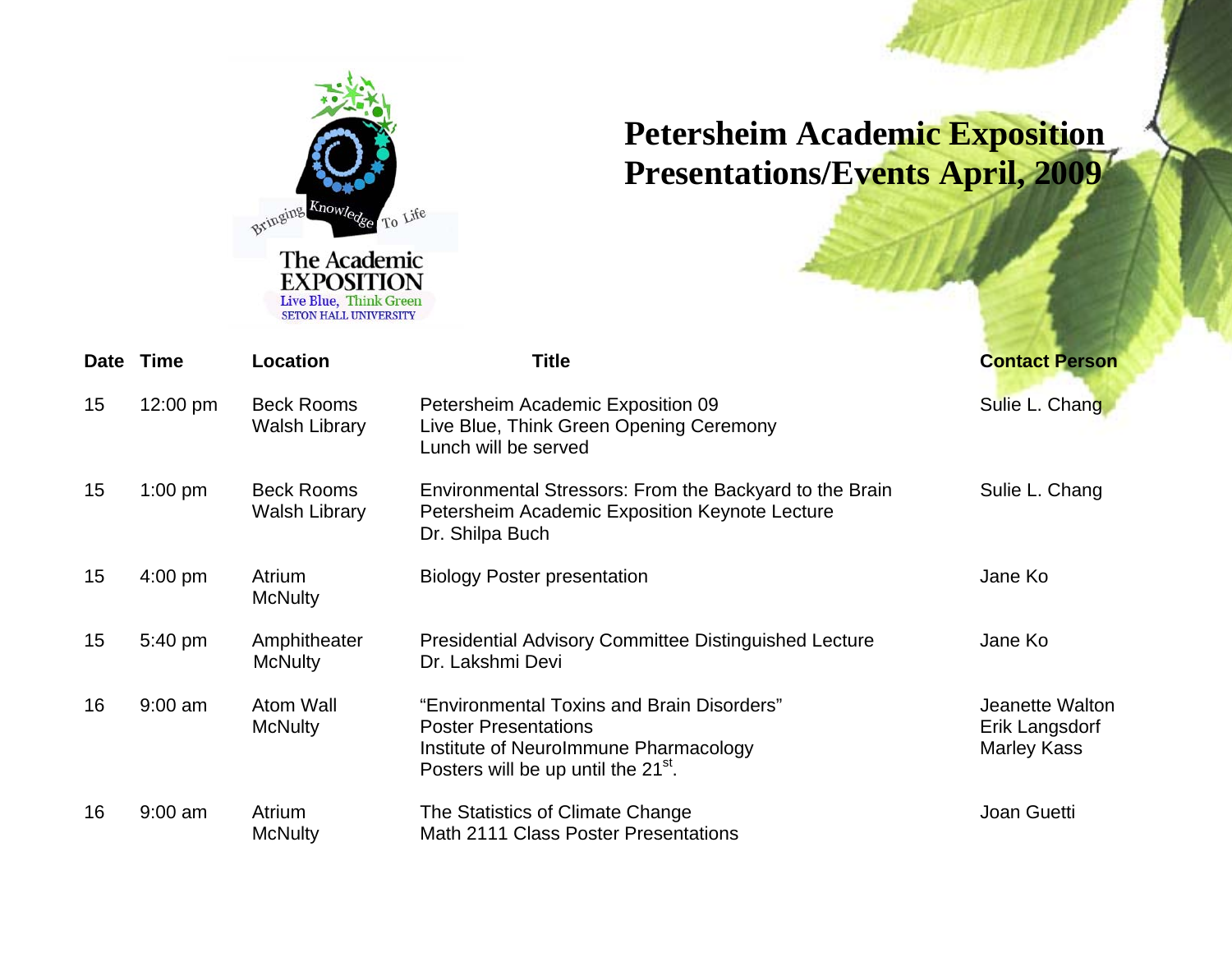| 16 | $9:30$ am | <b>Chancellor's Suite</b><br><b>University Center</b> | The Whitehead Colloquium's Global Almanac<br>Student presentations of their Analysis of Current Events                                                            | <b>Courtney Smith</b>                                |
|----|-----------|-------------------------------------------------------|-------------------------------------------------------------------------------------------------------------------------------------------------------------------|------------------------------------------------------|
| 16 | 10:15 am  | <b>Room 307</b><br><b>Fahy Hall</b>                   | <b>Environmental Studies: Senior Capstone Proposals</b>                                                                                                           | <b>Judith Stark</b>                                  |
| 16 | 4:00 pm   | Rooms 101&103<br><b>Fahy Hall</b>                     | The Examined Life:<br>Honors Program Senior Theses (HONS5101JA)                                                                                                   | Peter G. Ahr                                         |
| 17 | $9:00$ am | Main Lounge<br><b>University Center</b>               | The Annual Research Day<br>The International Honor Society of Nursing & College of Nursing                                                                        | <b>Brenda B. Petersen</b>                            |
| 17 | $4:00$ pm | Room 101 & 103<br><b>Fahy Hall</b>                    | The Examined Life:<br>Honors Program Senior Theses (HONS5101JB)                                                                                                   | <b>Gisela Webb</b>                                   |
| 18 | 12 noon   | <b>Room 383</b><br><b>Jubilee Hall</b>                | Psychology Research Symposium                                                                                                                                     | <b>Michael Vigorito</b>                              |
| 18 | 12:30 pm  | Refectory<br><b>Lewis Hall</b>                        | School of Theology: A Student-led Retreat                                                                                                                         | <b>Dianne Traflet</b>                                |
| 18 | $3:00$ pm | Atrium<br><b>Jubilee Hall</b>                         | <b>Psychology Award Ceremony:</b><br>The Psi Chi Honor Society<br>The Psychology Club<br>Dr. Donald N. Lombardi Scholarship                                       | Amy Hunter                                           |
| 20 | 9:30 am   | Atrium<br><b>Jubilee Hall</b>                         | <b>Environmental Parade (Puppets)</b><br>"What a Wonderful World" (Signing and Singing)<br>Music played with sign language presentation<br><b>Tweens Go Green</b> | Paula Zaccone<br>Lotoya Newman<br>Debra Zinicola     |
| 20 | 10:00 am  | <b>University Green</b>                               | <b>Green Math</b><br>Eco-Art Hexagon Project with Cindy Snodgrass                                                                                                 | <b>Mary Mueller</b><br>Marian Glenn<br>Paula Zaccone |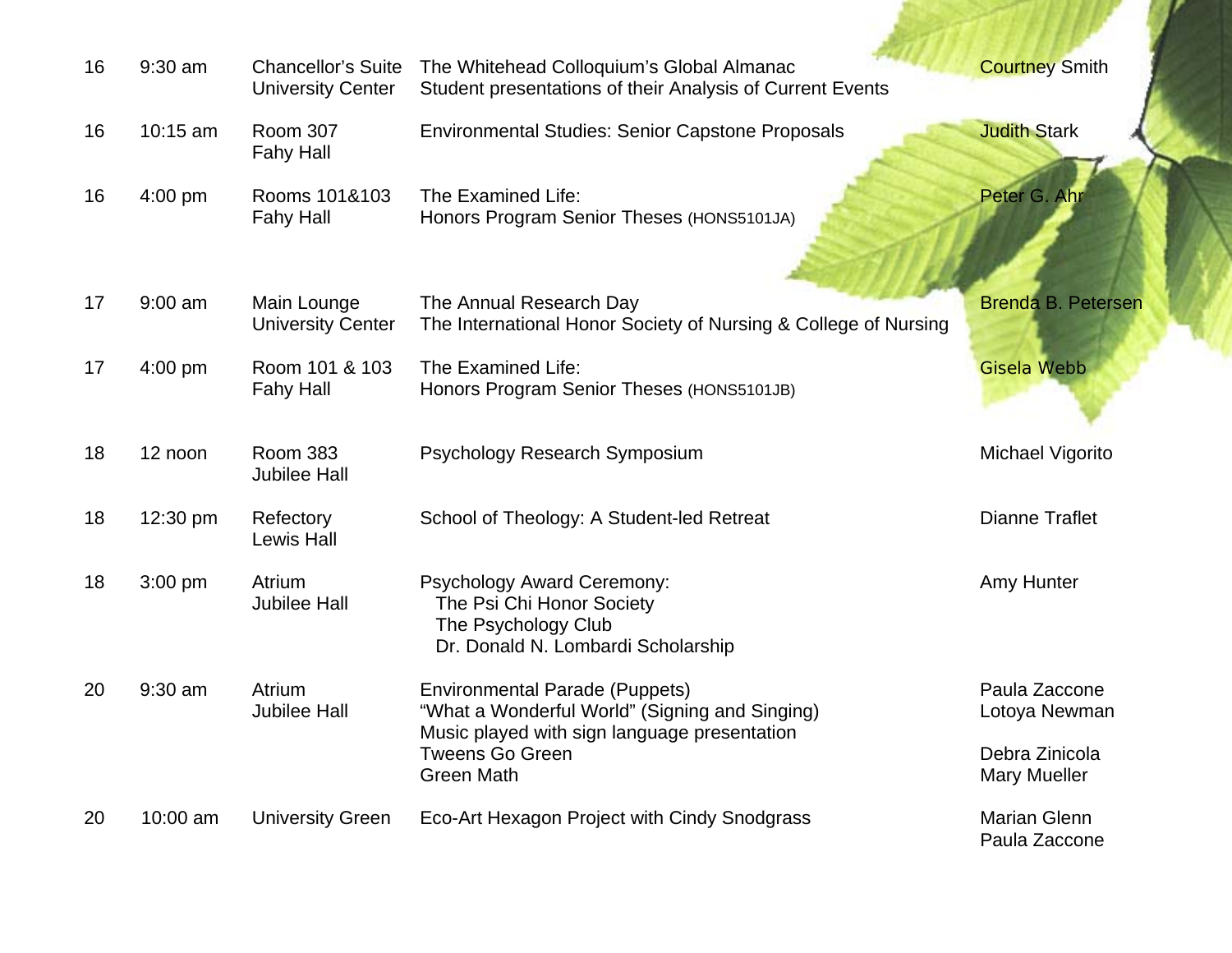| 20 | 5:00 pm                | <b>Room 524</b><br><b>Jubilee Hall</b>                | <b>Information Greenway</b>                                                                                                                                                                                                                                                                                                                | <b>Vivienne B. Carr</b> |
|----|------------------------|-------------------------------------------------------|--------------------------------------------------------------------------------------------------------------------------------------------------------------------------------------------------------------------------------------------------------------------------------------------------------------------------------------------|-------------------------|
| 21 | 12 noon                | <b>Beck Rooms</b><br><b>Walsh Library</b>             | <b>TLTR Program: Student Technology Show Case</b>                                                                                                                                                                                                                                                                                          | <b>Kelly Shea</b>       |
| 21 | $1:00$ pm              | <b>Room 220</b><br><b>Jubilee Hall</b>                | Sociology and Anthropology Presentation<br>by ANTH-SOCI 2912 Class                                                                                                                                                                                                                                                                         | <b>Cherubim Quizon</b>  |
| 21 | 5:45 pm                | Amphitheater<br><b>McNulty</b>                        | The Effect of Adsorbent Geometry and Surface Chemistry<br>on HPLC Retention<br><b>Chemistry and Biochemistry Petersheim Seminar</b><br>Speaker: Zhaoxia Liu                                                                                                                                                                                | Cecilia Marzabadi       |
| 21 | 7:00 pm                | Atrium<br><b>McNulty</b>                              | <b>Chemistry and Biochemistry Research Symposium</b><br>Mathematics / Computer Science / Physics<br><b>Poster Display</b>                                                                                                                                                                                                                  | Cecilia Marzabadi       |
| 22 | 5:30 pm<br>Earth Day   | <b>Room 107</b><br><b>Arts &amp; Sciences</b>         | <b>Earth Day Talk Reception</b>                                                                                                                                                                                                                                                                                                            | <b>Mark Svenvold</b>    |
| 22 | 7:30 pm<br>Earth Day   | Amphitheater<br><b>McNulty</b>                        | Mike Strizki, New Jersey green entrepreneur and inventor of<br>North America's first solar-hydrogen house, as featured in<br>The New York Times Magazine will tell the story of his radical<br>invention, a solar-hydrogen system that will allow millions of<br>American homes and automobiles affordable, clean, energy<br>independence. | <b>Mark Svenvold</b>    |
| 23 | 11:30 am               | <b>Chancellor's Suite</b><br><b>University Center</b> | Career Center Experiential Awards Ceremony & Luncheon<br>(by invitation only)                                                                                                                                                                                                                                                              | <b>Reesa Greenwald</b>  |
| 23 | $2:00$ pm<br>& 8:00 pm | <b>SOPAC</b>                                          | "God's Favorites" by Neal Simon<br>Tickets available at SOPAC box office (973) 313-ARTS (2787)                                                                                                                                                                                                                                             | <b>Deirdre Yates</b>    |
| 23 | $1:00$ pm              | <b>Jubilee Hall</b><br>Room 464                       | <b>Teaching a Green World</b>                                                                                                                                                                                                                                                                                                              | Vivienne B. Carr        |